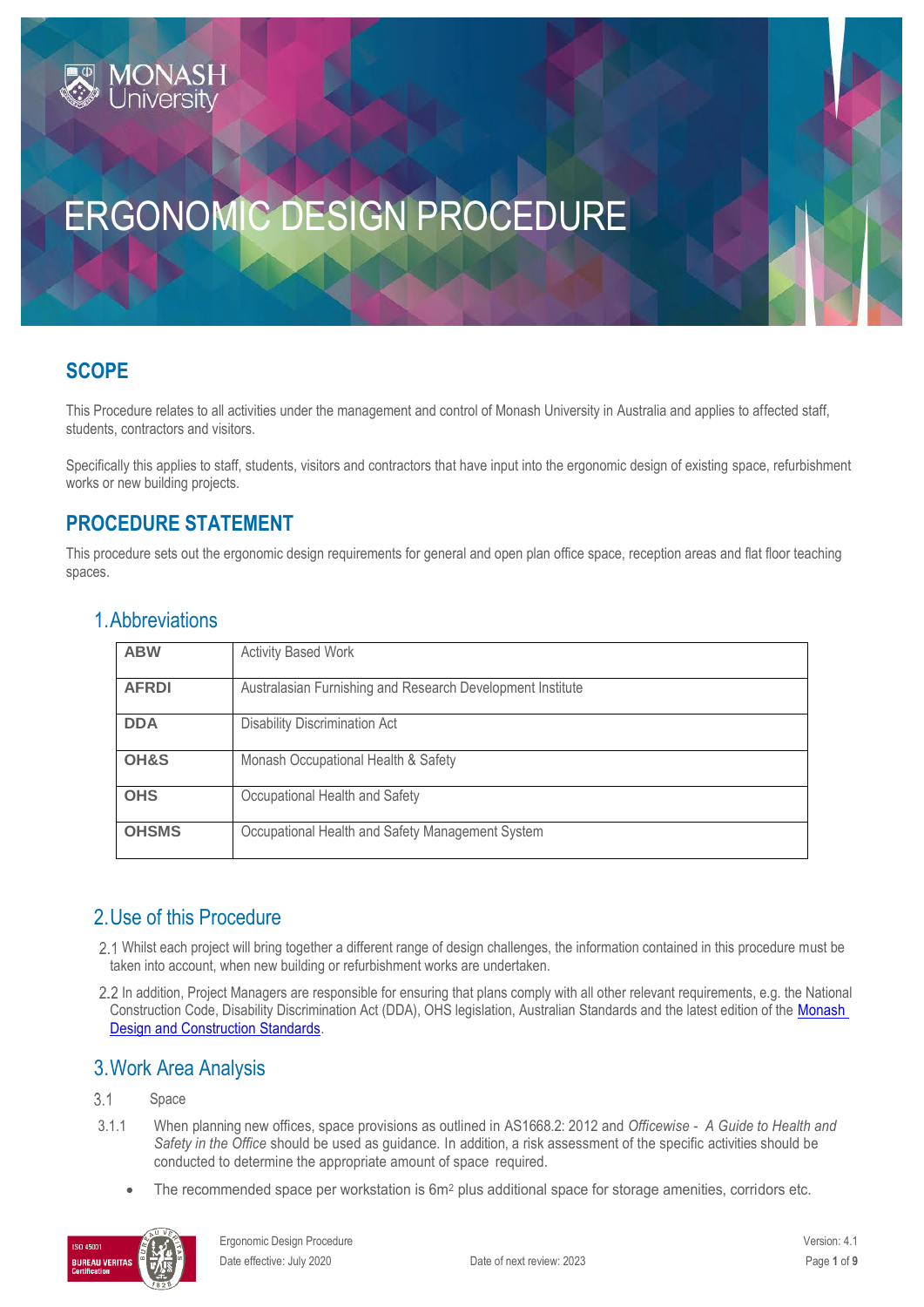- For enclosed offices, AS/NZS 1668.2:2012, Table A1 specifies an allocation of 10m2 per person, based on ventilation requirements. In addition, functional needs such as technology, visitors, meeting chairs, etc. should be considered.
- $3.2$ Circulation spaces
	- 3.2.1 Corridor widths are dictated by:
		- The National Construction Code based on emergency escape requirements. Wider unobstructed corridors are required closest to emergency exits;
		- AS1428.1:2009 which stipulates minimum widths based on disabled access needs;
		- DDA: Guideline on the Application of the Premises Standard 2013.
		- The minimum recommended for access ways is an unobstructed width of 1000mm.
	- 3.2.2 Current ergonomic practice recommends:
		- Entrance to workstations or offices: 900mm 1000mm;
		- Corridors with frequent use in open planarea: 1200mm;
		- Corridors with storage units along one side: 1500mm.

#### $3.3$ Storage spaces

3.3.1 Ergonomic principles specify storage allocations as:

### Primary

Items of personal nature or frequently accessed at workstation;

### **Secondary**

- Items shared by team or requiring occasional access;
- Can be stored in corridor or nearby storage area, however stored items must not impede clear access and egress as defined in 3.2.2.

### **Tertiary**

- Infrequently accessed items;
- Stored in compactus, storeroom, archives, or amenities areas.

**Note**: The layout of equipment and resources on a workstation should be arranged, so that they are within comfortable reach, according to their use.

### 3.3.2 Shelving

- Only light items (easily lifted with one hand) are to be stored above shoulder height.
- Heavier items must be stored between shoulder height and mid-thigh height.
- Bookcases should generally be no higher than 1800mm. However, if they are up to 2400mm in height, they must be fixed to the wall securely in accordance with AS/NZS4442:2018.
- Appropriate steps/ladders that comply with relevant Australian Standards, must be provided to access high shelves.

#### $3.4$ Head to head distances

- 3.4.1 This is the distance between the heads of adjacent workstation users. The distance relates to the perception of 'personal space', as well as the functional interferenace due to noise and the space needed to move around a work area.
- 3.4.2 Ideally, 1500mm or more should be provided from head to head of adjacent workstation occupants.

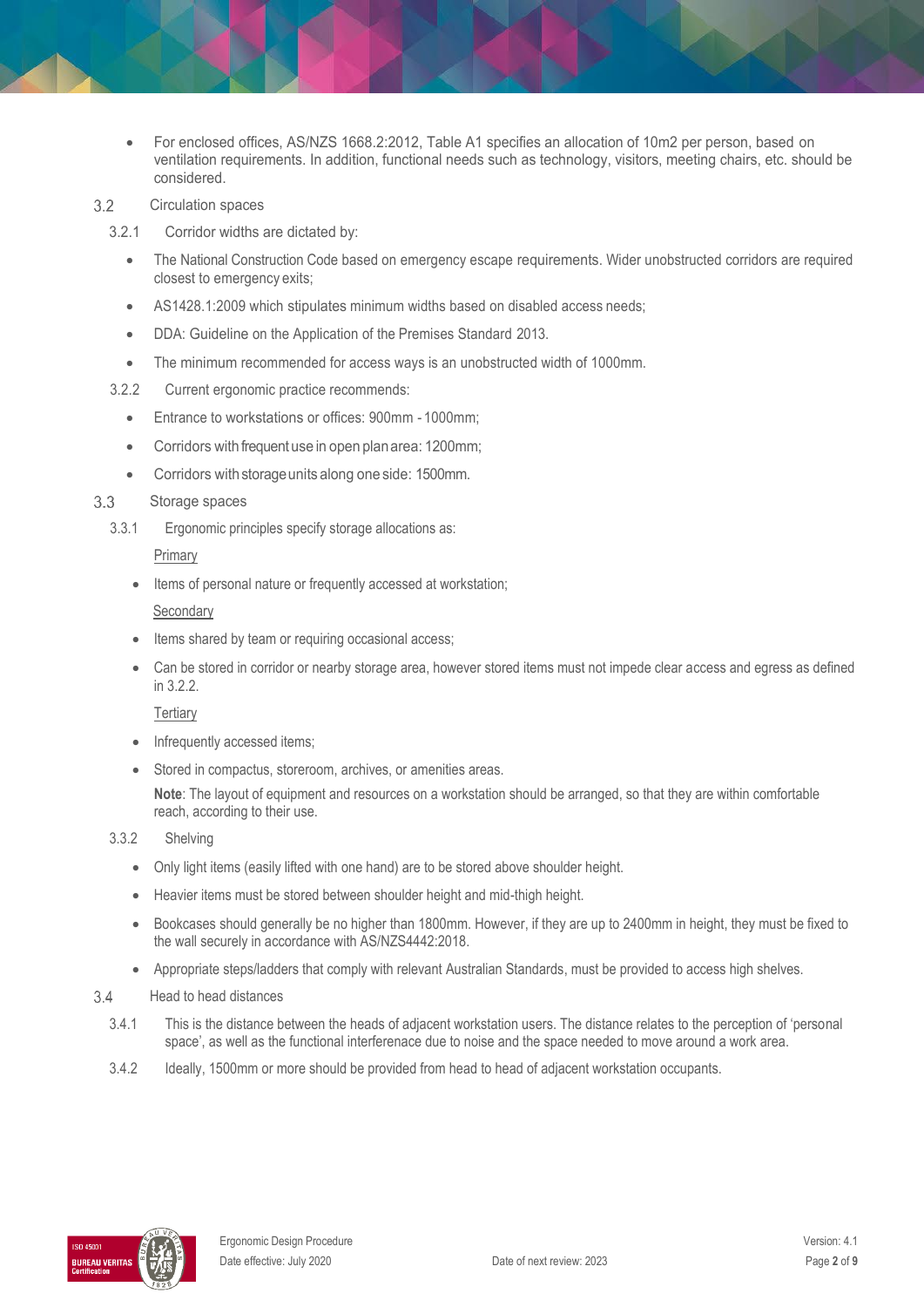### 4. Desk Design

- $4.1$ Shape of desks
	- 4.1.1 Rectangular desks

The standard supplied desks are rectangular

- Require PC across centre of desk to provide symmetrical posture;
- Desk returns can only be provided with prior BPD Planning approval.
- $4.2$ Strength of desk
	- 4.2.1 AS/NZS4442:2018 requires that the design of the desk is sufficiently strong to withstand a minimum 90kg of load
	- 4.2.2 Where practical, the manufacturer should provide certification relating to the design of desks through an independent agency, e.g. Australiasian Furnishing and Research Development Institute (AFRDI).
- 4.3 Edges, corners and desk thickness
	- 4.3.1 Edges or corners must be rounded to avoid contact injuries.
	- 4.3.2 The recommended thickness for the desk surface is 25 35mm
- $4.4$ Desk length
	- 4.4.1 For desks used only for computer-based taks, 1500mm is the minimum length.
	- 4.4.2 For mixed function tasks, a length of 1800mm 2100mm is recommended
- 4.5 Desk depth and monitor type
	- 4.5.1 The depth of the standard supplied desk is 800mm in accordance with AS/NZS 4442:2018. This is adequate for one or more flat LCD monitors of standard size.
	- 4.5.2 The use of monitors (single or dual) greater than standard size must be risk assessed to ensure the desk dimensions are appropriate.
	- 4.5.3 If more than one monitor is required, the primary, frequently accessed monitor must be positioned in alignment with the user's body centre and the secondary monitor to one side.
	- 4.5.4 If both monitors are equally used they must be placed side by side at the same height in a horseshoe configuration.
	- 4.5.5 If more than two monitors are used, the primary monitor must be positioned in front of the keyboard and the others on either side. Double stacking of monitors increases the risk of neck discomfort when looking up to the top row, thus should be avoided. If multiple monitors are used, then a specialist workstation design is required based on a task analysis and technology utilisation study.
- 4.6 Static Desk height
	- 4.6.1 The standard height for static desks is 730mm in accordance with AS/NZS 4442: 2018 and DDA requirements.
	- 4.6.2 A footrest may be required, together with a height-adjustable chair, to ensure that a fully supported seated position is achieved.
- 4.7 Leg space
	- 4.7.1 Clear leg space should be provided under all desks where operators sit.
	- 4.7.2 The minimum clear leg space width should be 800mm

#### 4.8 Cable management

- 4.8.1 Secure loose cables away from the leg space of the seated user. Use cable trays or electrical conduit for cable management.
- 4.8.2 The cables must be accessible to computer technicians with minimal manual handling risks.
- 4.8.3 Desks that have shared users should have access to the power and data from an accessible point on the desk surface.
- 49 Sit/stand desks
	- 4.9.1 Sit/stand desks allow the user to alternate between sitting and standing which can minimise the problems caused by static posture.

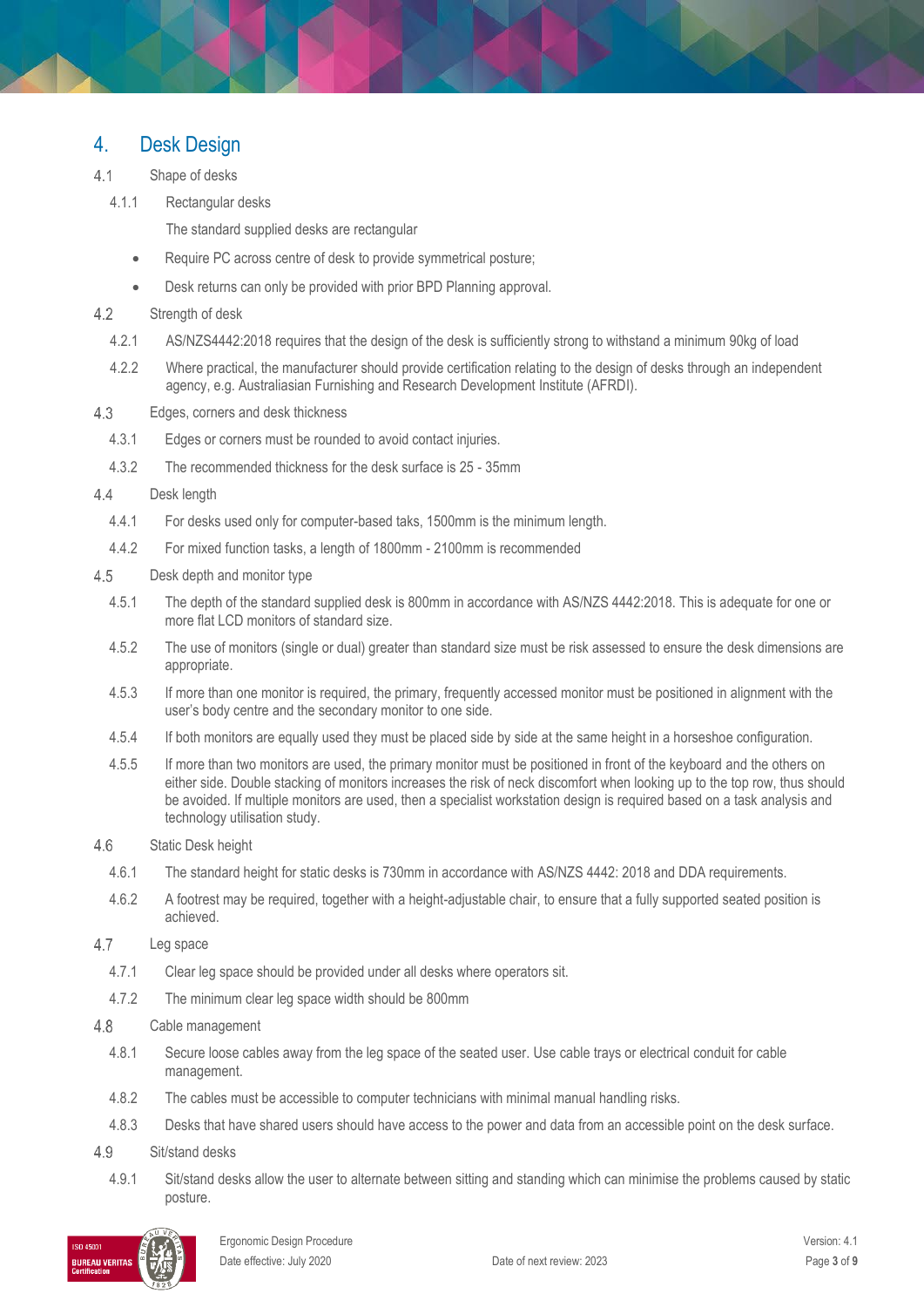- 4.9.2 Sit/stand desk also allow the desk height to be lowered to less than standard height to accommodate all users.
- 4.9.3 The minimum range of height adjustability is 620mm 1200mm
- 4.9.4 Sit/stand desks are suitable for "hot-desking" environments.
- 4.9.5 Further information on Sit/stand desks can be found in the [Sit/stand desks OHS Information sheet.](http://www.monash.edu/ohs/info-docs/safety-topics/ergonomics-and-manual-handling/sit-stand-desks)

### 5. Reception Desks

#### $5.1$ Desk/hob height

- 5.1.1 Fixed height standing workstations should be 900mm.
- 5.1.2 For seated workstations, the height of the work surface must meet the requirmets outlined in 4.6.
- 5.1.3 Reception counters designed specifically for disability access must comply with AS1428.2:1992.

#### 5.2 Desk depth

- 5.2.1 Reach distances:
	- If required to sit at the desk and reach to the hob, a reach distance of less than 700 mm is recommended;
	- Hence, the reception desk work surface depth should be less than 700mm and, preferably 500mm 600 mm to the hob, where the reaching occurs. This can be most easily achieved by placing the computer into the apex of the counter and reducing the reach distance to the customer hob.
	- If a security risk is identified with the customers then increase the depth of the hob. This requires the customer to be further away from the staff without increasing the reach distance for the staff.
	- Apart from a depth of 500mm 600 mm where reaching occurs, the remaining desk surface must be 800mm deep. Monitors should be positioned to suit the workflow, whilst maintaining visual sightlines.
- 5.2.2 Recessing monitors into the desk surface and covering with glass is not refcommended, due to reflections on the glass from lighting and excessive downward neck angles for the operator.
- 5.3 Monitor type
	- 5.3.1 If the customer needs to view the monitor, determine how the monitor will swiel to enable this.
- 5.4 Foot rest
	- 5.4.1 If a static workstation is used, provide a footrest across the entire width of the serving area.
- 5.5 Document Storage
	- 5.5.1 Frequently accessed forms, etc. should be within the secondary reach zone (up to 700mm) from the seated position.
	- 5.5.2 Forms may also be positioned under the desk surface, but away from the leg spae and within reach between the seated height and the desk.
	- 5.5.3 Although users can spin on their swivel seat to retrived documents, they should not twist or over-reach.

#### 5.6 **Security**

- 5.6.1 If the desk is in a public interface area, consider if:
	- A duress alarm is required;
	- Physical barriers to prevent persons reaching across or jumping the counter are required.

### 6. Flat Floor Teaching Spaces

- $6.1$ Workstation height
	- 6.1.1 The recommended static desk height for PC use is 730mm high.
	- 6.1.2 The recommended height for static standing height tables is 900mm and no higher than 1000mm.
- 6.2 Desk arrangement
	- 6.2.1 The orientation of the technology must enable the user a clear sightline to the lecturer and teaching displays.

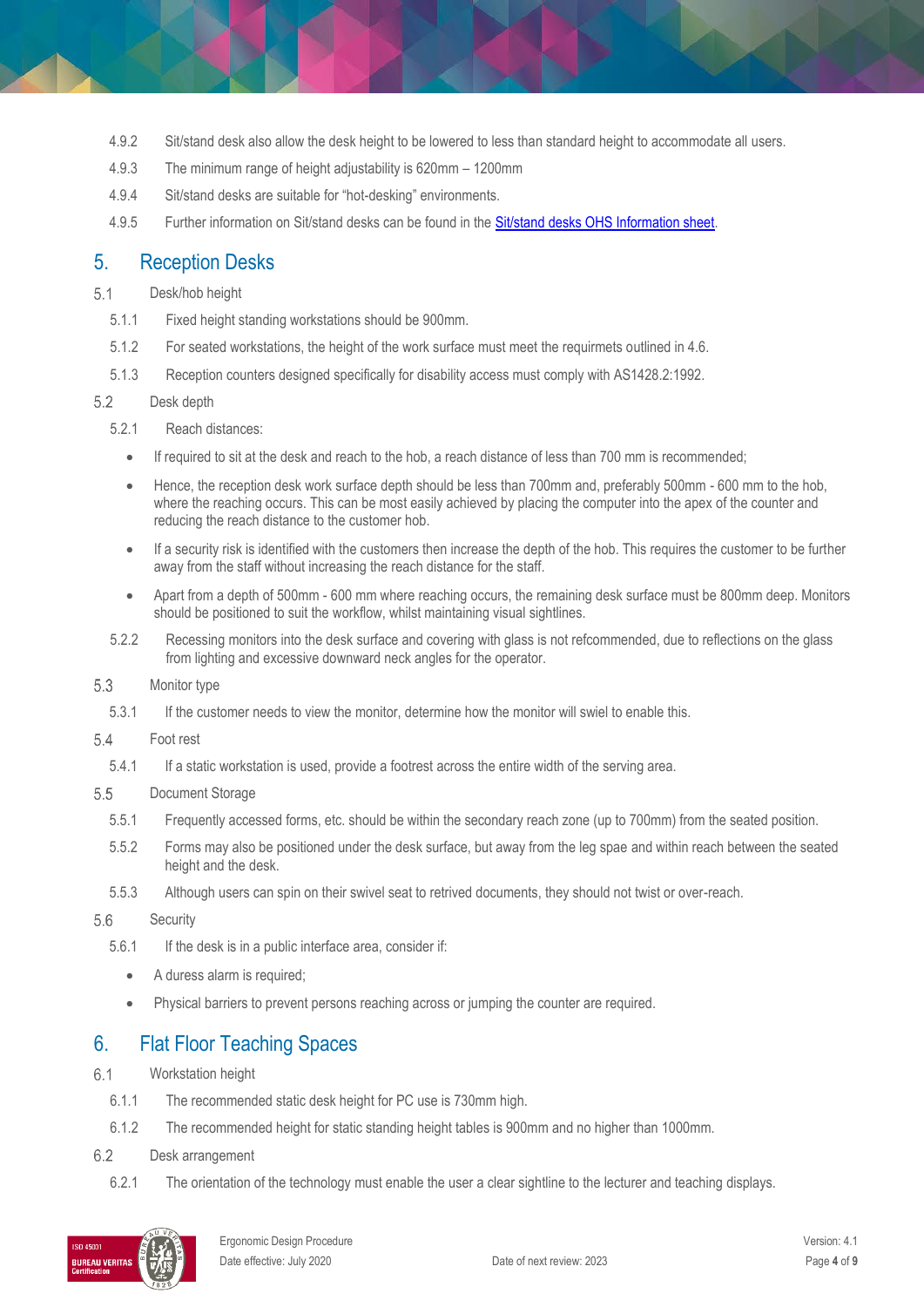#### 6.3 Work Space

- 6.3.1 The actual desk surface width is dependent on the layout and shape of the desk.
- 6.3.2 A minimum width of 800mm is required for the keyboard, mouse and personal space.

### 7. Chairs

- $7.1$ The University recommends a range of task chairs, which meet the requirements of AS/NZS4438:1997 – Height adjustable swivel chairs and are certified to AFRDI Level 6 and include the traditional square back chairs and a range of mesh chairs.
- $7.2$ For further information on the mesh task chairs refer to the [OHS Information sheet on Mesh Chairs.](http://www.monash.edu/ohs/info-docs/safety-topics/ergonomics-and-manual-handling/mesh-chairs-ohs-information-sheet)
- 7.3 Meeting room chairs are not suitable for use at desks and must only be used in meeting rooms or as visitors' chairs in an office area.
- 7.4 'Exercise balls' (Swiss/Fit balls) are not recommended due to safety risks. Further details are provided at th[e Worksafe](https://www.worksafe.vic.gov.au/fitness-balls-are-not-suitable-chairs)  [Victoria website.](https://www.worksafe.vic.gov.au/fitness-balls-are-not-suitable-chairs)
- 7.5 To assist with the selection of suitable chairs, it is recommended that project managers contact the approved suppliers and request a range of trial chairs, as part of the consultation process.
- 7.6 Chairs will wear and require maintenance and repairs. These costs should be included in the budget.
- $7.7$ Glides are recommended for chairs to be used on hard smooth floor surfaces rather than castors, due to the risk of the chair slipping out from under the user.

### 8. Purchasing Furniture

8.1 Furniture must meet the standard requirements outlined in sections 5-8 of this document and be purchased through Monash University approved suppliers.

### 9. Work Environment

- $9.1$ Lighting quality
	- 9.1.1 The pverall level of illumination required for computer work is generally less than for clerical duties.
	- 9.1.2 Glare and reflections may develop in higher luminance areas. LCD monitors and laptops perform better in these locations.
- $9.2$ Natural light
	- 9.2.1 It is desirable from a psychological perspective to retain an external view and to maintain natural light.
	- 9.2.2 At times of direct sun glare, blinds may be used to control sunlight.
- 9.3 Task lighting
	- 9.3.1 A desk lamp or similar may be used to supplement light levels in certain circumstances.
	- 9.3.2 Orientation or globes should avoid a source of direct or reflected glare to the user.
	- 9.3.3 Note: All electrical appliances used on campus must be tested and tagged in accordance with the Electrical Safety [Procedure.](https://publicpolicydms.monash.edu/Monash/documents/1935606)
- 9.4 Noise in open plan areas
	- 9.4.1 Conversational noise may result in distraction in open plan office areas.
	- 9.4.2 Each work area should develop protocols relating to use of meeting rooms, breakout areas and control of excessive background noise in the open plan area.
	- 9.4.3 Noisy equipment items, e.g. photocopiers should be located in utility rooms or similar, away from the workstation areas.
- 9.5 Partition height in open plan areas
	- 9.5.1 Partitions between workstations do little to control noise but do provide some visual privacy.
	- 9.5.2 Heights between 1100mm 1350mm are recommended between members of work teams.
	- 9.5.3 High partitions, e.g. 1500mm can be used where partition shelving is required. Higher partitions are generally not recommended for open plan work areas.

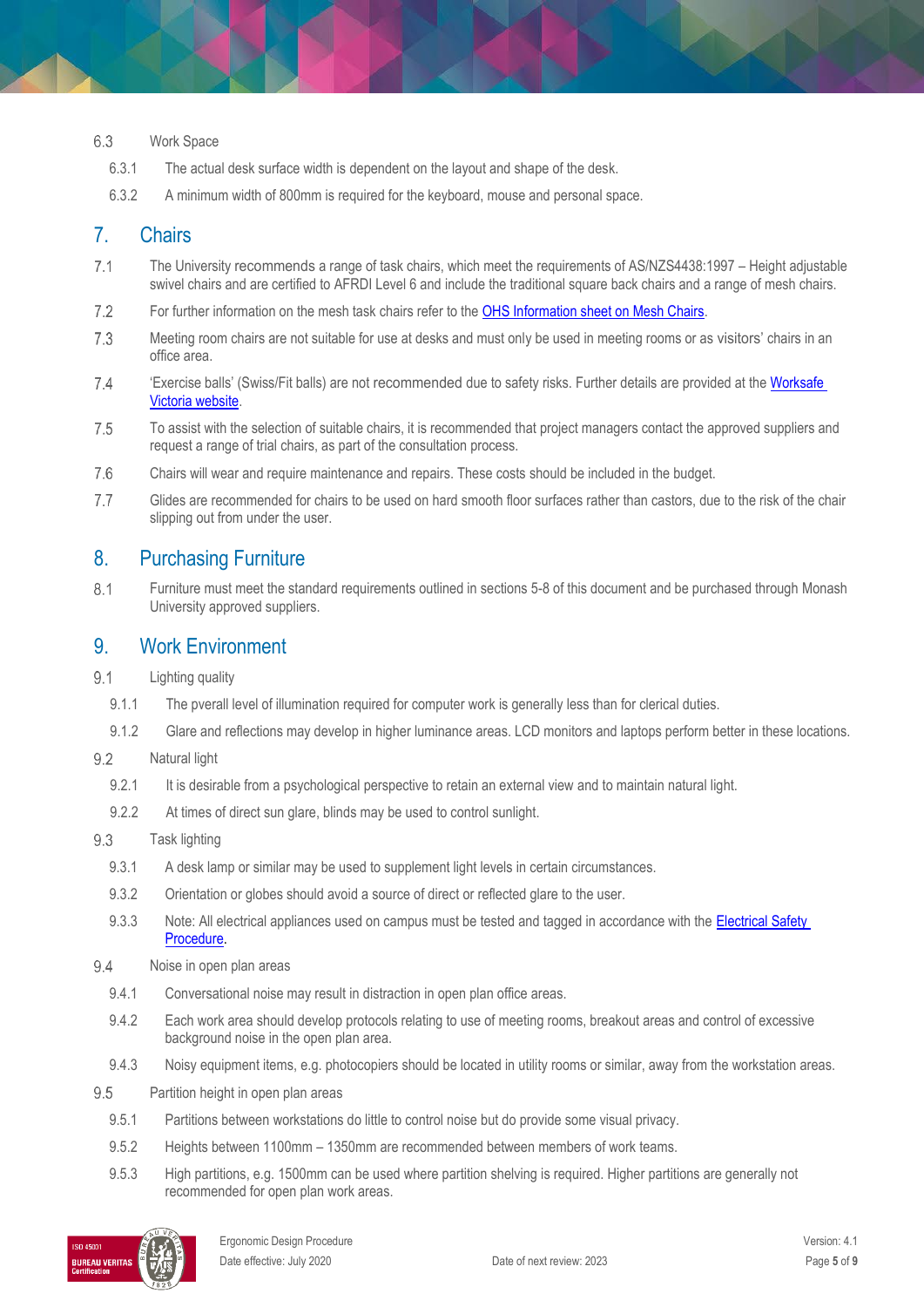9.5.4 Partitions should be perpendicular to windows where possible to enable occupants in open plan areas to retain a view of windows over the 1100mm – 1350mm high partitions.

#### 9.6 Thermal comfort

- 9.6.1 There are considerable individual differences between people regarding thermal comfort and it is unlikely that a single temperature or level of humidity will suit everyone.
- 9.6.2 Locating workstations directly in front of or below air conditioning outlets should be avoided.
- 9.6.3 Further information is available in the [Indoor thermal comfort OHS Information sheet.](http://www.monash.edu/ohs/info-docs/safety-topics/events-and-people/indoor-thermal-comfort)

### 10. Responsibility for Implementation

 $10.1$ A comprehensive list of OHS responsibilities is provided in the document [OHS Roles, Responsibilities and Committees](https://publicpolicydms.monash.edu/Monash/documents/1935644)  [Procedure.](https://publicpolicydms.monash.edu/Monash/documents/1935644) A summary of the specific responsibilities relevant to this procedure is provided below.

Heads of academic/administrative units: Heads of academic/administrative units are responsible for ensuring that staff are aware of the [OHS Consultation Procedure](https://publicpolicydms.monash.edu/Monash/documents/1935625) and that these are implemented to ensure that input is sought from all staff when there are changes to the workplace, e.g. office space re-design.

- 10.1.1 **Monash Occupational Health & Safety (OH&S):** The responsibilities of OH&S include:
	- Providing information and advice on ergonomic design to stakeholders;
	- Providing advice on the functionality of office furniture to stakeholders and project managers;
	- Participating in review meetings in accordance with the [OHS Consultation Procedure.](https://publicpolicydms.monash.edu/Monash/documents/1935625)
- 10.1.2 Project managers: The responsibilities of project managers include:
	- Providing information regarding the workplace changes to the Health & Safety Representative;
	- Providing information regarding the workplace changes to OH&S;
	- Issuing the latest edition of the [Monash Design and Construction Standards](https://www.monash.edu/contractors/monash-design-and-construction-standards) to relevant parties;
	- Ensuring that the correct data collection/information gathering process has been undertaken at the commencement of each project. This shall determine the correct configuration of furniture components that are suited to the defined work tasks for each user.
	- Organising safety review and sign off meetings in conjunction with the academic/administrative unit and the local safety personnel;
	- Attending safety review and sign off meetings; and
	- Incorporating issues into building plans as agreed at safety review meetings.

### 11. Records

 $11.1$ For OHS Records document retention please refer to:

[OHS Records Management Procedure](https://publicpolicydms.monash.edu/Monash/documents/1935642)

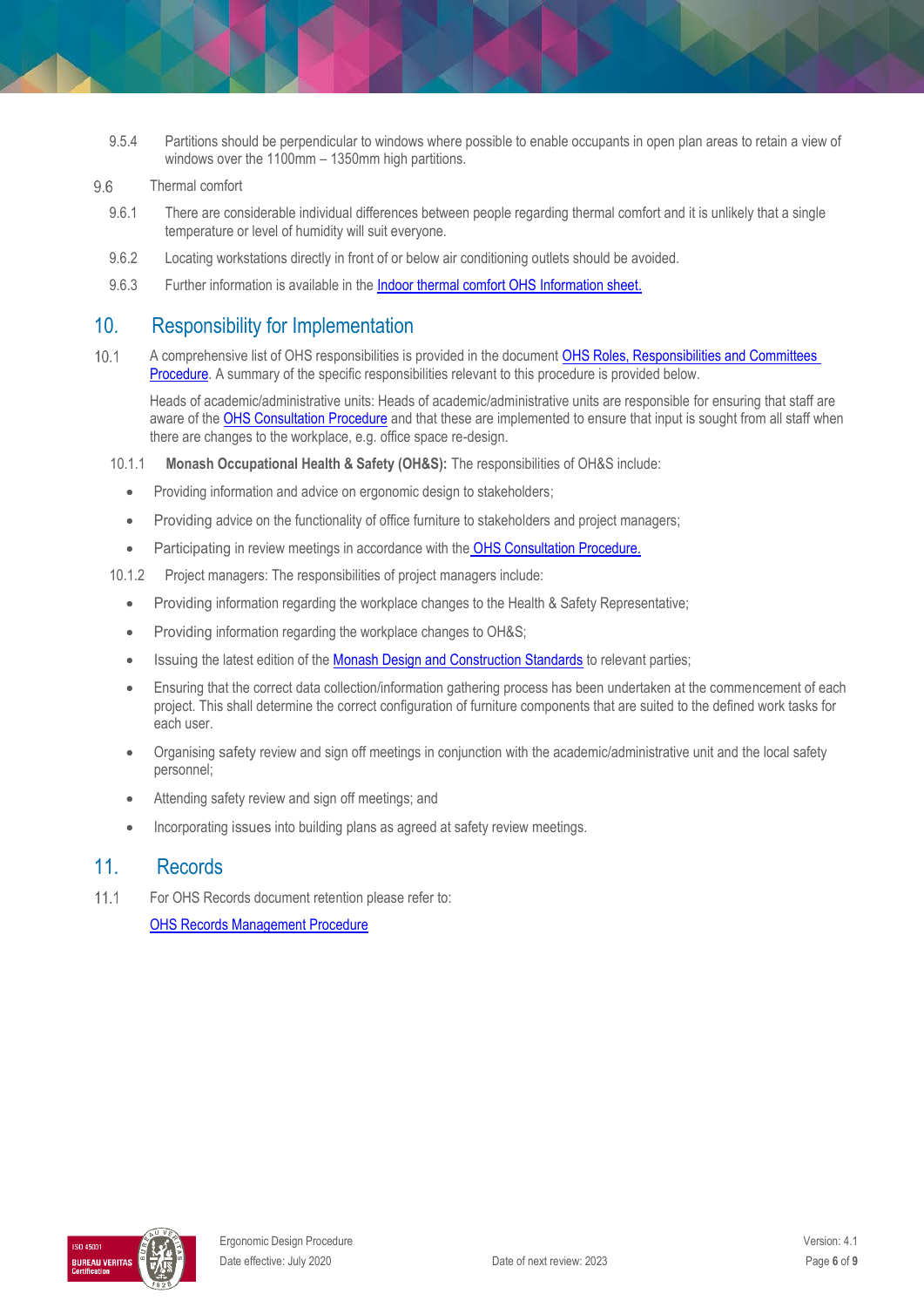# **DEFINITIONS**

A comprehensive list of definitions is provided in the **Definitions tool**. Definitions and terms specific to this procedure are provided below.

| <b>Key word</b>                     | <b>Definition</b>                                                                                                                                                                                                                                                                                                                         |  |
|-------------------------------------|-------------------------------------------------------------------------------------------------------------------------------------------------------------------------------------------------------------------------------------------------------------------------------------------------------------------------------------------|--|
| <b>Activity Based Work</b><br>(ABW) | ABW does not provide a specific space allocation per person. It is calculated on the overall needs of<br>the activities to be conducted in the work area and the number of people who will use this space.<br>Notionally there will be sufficient work points to provide one point for every 1.1 to 1.2 people who will<br>use this area. |  |
| <b>Head to Head Distance</b>        | Head to head distance is the distance between the heads of adjacent workstation users.                                                                                                                                                                                                                                                    |  |
| <b>Project Manager</b>              | The project manager is the individual responsible for the day-to-day management of the project,<br>usually from the Buildings and Property Division or the contracted company.                                                                                                                                                            |  |
| <b>Sit/Stand Desk</b>               | Desks designed to be adjusted frequently to allow users to alternate between the seated and standing<br>position.                                                                                                                                                                                                                         |  |

## **GOVERNANCE**

| <b>Parent policy</b>                                                                                                                                                    | <b>OHS&amp;W Policy</b>                                                                                                  |  |  |
|-------------------------------------------------------------------------------------------------------------------------------------------------------------------------|--------------------------------------------------------------------------------------------------------------------------|--|--|
| <b>Supporting schedules</b>                                                                                                                                             | N/A                                                                                                                      |  |  |
| <b>Associated procedures</b>                                                                                                                                            | <b>Australian and International Standards</b>                                                                            |  |  |
|                                                                                                                                                                         | ISO 45001:2018 Occupational Health and Safety Management Systems                                                         |  |  |
|                                                                                                                                                                         | AS/NZS4438:1997(R2016) Height adjustable swivel chairs                                                                   |  |  |
|                                                                                                                                                                         | AS1428.1:2009 Design for access and mobility - Part 1: General requirements for access - New building<br>work            |  |  |
|                                                                                                                                                                         | AS1428.2:1992(R2015) Design for access and mobility - Enhanced and additional requirements - Buildings<br>and facilities |  |  |
| AS/NZS4442:2018 Office desks, office workstations and tables intended to be used as office desks -<br>Mechanical, dimensional and general requirements and test methods |                                                                                                                          |  |  |
|                                                                                                                                                                         | AS 1668.2-2012 The use of ventilation and air-conditioning in buildings - Mechanical ventilation in buildings            |  |  |
|                                                                                                                                                                         | Worksafe Victoria documents                                                                                              |  |  |
|                                                                                                                                                                         | Officewise – A guide to Health and Safety in the Office (January, 2006)                                                  |  |  |
|                                                                                                                                                                         | Fitness balls - Guidance note (January, 2020)                                                                            |  |  |
|                                                                                                                                                                         | <b>Monash University OHS documents</b>                                                                                   |  |  |
|                                                                                                                                                                         | <b>Electrical Safety Procedure</b><br>$\bullet$                                                                          |  |  |
|                                                                                                                                                                         | Indoor Thermal comfort OHS Information sheet<br>$\bullet$                                                                |  |  |
|                                                                                                                                                                         | <b>Mesh Chairs OHS Information sheet</b><br>٠                                                                            |  |  |
|                                                                                                                                                                         | <b>OHS Consultation Procedure</b><br>٠                                                                                   |  |  |
|                                                                                                                                                                         | <b>OHS Records Management Procedure</b><br>$\bullet$                                                                     |  |  |
|                                                                                                                                                                         | <b>OHS Roles, Responsibilities and Committees Procedure</b><br>٠                                                         |  |  |
|                                                                                                                                                                         | Sit/Stand Desks OHS Information sheet                                                                                    |  |  |
|                                                                                                                                                                         | <b>Monash University documents</b>                                                                                       |  |  |
|                                                                                                                                                                         | <b>Monash Design and Construction Standards</b><br>$\bullet$                                                             |  |  |

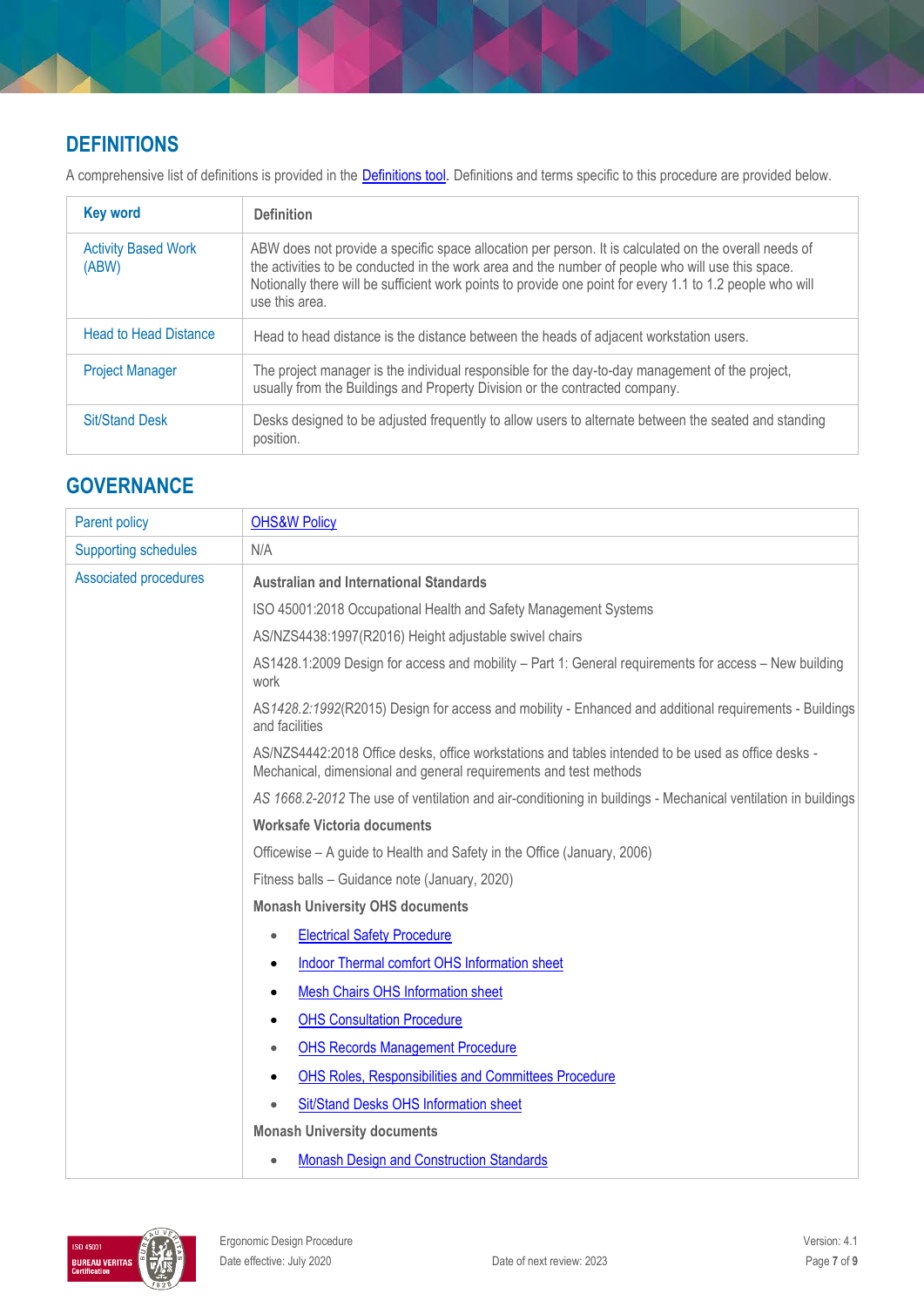|                                                    | This procedure is based on the Ergonomic design guidelines prepared for Monash University by David<br>Caple, Director, David Caple & Associates Pty Ltd |  |
|----------------------------------------------------|---------------------------------------------------------------------------------------------------------------------------------------------------------|--|
| Legislation mandating                              | Occupational Health and Safety Act 2004 (Vic)                                                                                                           |  |
| compliance                                         | Occupational Health and Safety Regulations 2017 (Vic)                                                                                                   |  |
|                                                    | DDA (Disability Discrimination Act) Guideline on the Application of Premises Standards 2013                                                             |  |
|                                                    | <b>National Construction Code</b>                                                                                                                       |  |
| Category                                           | Operational                                                                                                                                             |  |
| Endorsement                                        | Monash University OHS Committee                                                                                                                         |  |
|                                                    | 23 June 2020                                                                                                                                            |  |
| Approval                                           | Office of the Chief Operating Officer & Senior Vice-President (a delegate of the President & Vice-<br>Chancellor)                                       |  |
|                                                    | 13 July 2020                                                                                                                                            |  |
| Manager, OH&S<br>Procedure owner                   |                                                                                                                                                         |  |
| Date effective                                     | <b>July 2020</b>                                                                                                                                        |  |
| <b>Review date</b>                                 | 2023                                                                                                                                                    |  |
| Version                                            | 4.1                                                                                                                                                     |  |
| <b>Content enquiries</b><br>ohshelpline@monash.edu |                                                                                                                                                         |  |

# **DOCUMENT HISTORY**

| <b>Version</b> | <b>Date Approved</b> | <b>Changes made to document</b>                                                                                                                                                                                                                                                                                                                                                                                                                                                                                     |
|----------------|----------------------|---------------------------------------------------------------------------------------------------------------------------------------------------------------------------------------------------------------------------------------------------------------------------------------------------------------------------------------------------------------------------------------------------------------------------------------------------------------------------------------------------------------------|
| 3              | May 2011             | Computer workplace design guidelines, v3                                                                                                                                                                                                                                                                                                                                                                                                                                                                            |
| 1              | February 2013        | Ergonomic Design Procedure, v1                                                                                                                                                                                                                                                                                                                                                                                                                                                                                      |
| $\mathbf{2}$   | September 2014       | 1. Added the following terms to Definitions section:<br>a) Activity- based work<br>Sit-to-sit desk<br>b)<br>Sit/stand desk<br>C)<br>2. Specified the desk depth to be 800mm in accordance with AS/NZS 4443:1997, irrespective<br>of monitor size or number of monitors.<br>3. Updated sections 8.6 and 8.9 to clearly outline separate requirements for sit-to-sit and<br>sit/stand desks.<br>4. Updated section 9.1 on desk/hob height of reception areas in line with AS/NZS 4443:1997<br>and AS/NZS 1428.2:1992. |
|                |                      | 5. Added information to section 11.8 on the correct set-up of dual/multiple monitors.<br>6. Added Compliance section and removed reference to legislation/standards from Purpose                                                                                                                                                                                                                                                                                                                                    |
| 3              | March 2017           | Removed references to adjustable height (sit-sit) desks, as these are no longer part of the<br>1.<br>University's preferred suppliers' range.                                                                                                                                                                                                                                                                                                                                                                       |
|                |                      | 2. Removed references to 'controlled entities' and updated 'Facilities and Services' to<br>'Buildings and Property' division.                                                                                                                                                                                                                                                                                                                                                                                       |
|                |                      | 3. Updated hyperlinks throughout the document.                                                                                                                                                                                                                                                                                                                                                                                                                                                                      |
|                |                      | Changed wording from 'must' to 'should' as appropriate throughout the document.<br>4.                                                                                                                                                                                                                                                                                                                                                                                                                               |
|                |                      | 5. Updated section 7.1 to clarify that AS 1668.2 and Officewise should be used as guidance,<br>but the specific activities to be conducted in the space should also be considered when<br>determining space requirements.                                                                                                                                                                                                                                                                                           |
|                |                      | 6. Updated section 8.5 – Desk depth to include requirements for the use of monitors larger                                                                                                                                                                                                                                                                                                                                                                                                                          |